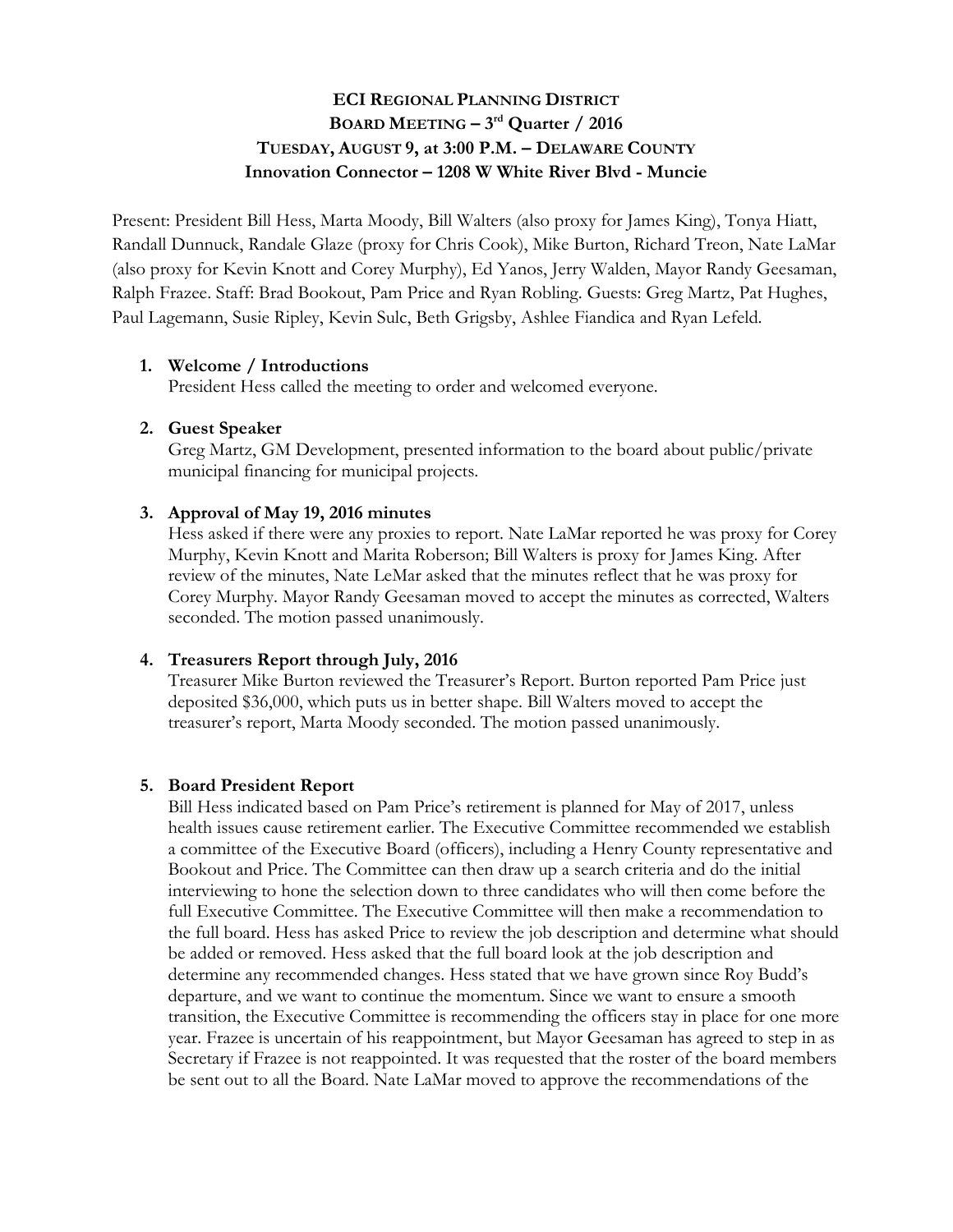Executive Committee, Tonya Hiatt seconded. The motion passed unanimously.

Hess reiterated that we need to get the Road Shows going again – we do have one scheduled in Henry County.

### **6. Executive Director's Report**

Pam Price reported the following:

- a. The Regional Cities continues to meet. Not much is happening, but at least it facilitates communication among the participants.
- b. Washington Fly-In was very successful; we had a great meeting with Senator Donnelly, of course, typical meeting with Messer. Representative Brooks was called away to an FBI briefing on the Orlando shooting, but she had a staff member meet with us. Some participants went to meet with Representative Stutzman, others went to meet with Representative Young – just to meet him, and he was very accommodating. We met with David Lloyd at EPA; there is a huge disparity between the number of applications and the number of grants awarded. For example, Maine applied for 18 grants and was awarded 15; Indiana applied for 15 grants and got one. Lloyd indicated there was no favoritism involved. There have been calls and meetings since our visit, with Region 5, and it is known there are management issues in Region 5. Beth Grigsby from SME has suggested we separate our Counties and do individual applications this year for Grant, Jay and Delaware Counties (Henry County currently has a brownfields assessment grant).
- c. Bookout wrote an article for the Indiana Association of Regional Councils on Tax Increment Financing, which I forwarded to everyone. If you don't recall seeing the article and are interested, please let me know.
- d. Brad Bookout, Lisa Bookout, Bill Walters and I met with a lobbying firm, Keller McIntyre, while we were in Washington, and we are talking with the Counties to see if they will help fund this effort, as ECIRPD cannot cover the cost. A question came up on who would make the decision on what projects we would submit. It made sense to me to give the Executive Committee the final decision. Bookout stated Portland's commitment of \$15,000/year for two years really kicked things off. The Delaware County Commissioners will make a decision Monday as to participation, and we have met with Grant County Council members. Mayor Shon Byrum in Winchester is also interested. We have a consortium of funders; to hire a Washington firm it's not cheap – it will cost approximately  $$90,000/year$ . We investigated them, and Keller McIntire (KM) worked successfully with the City of Marion and Indiana Wesleyan University to get \$1.3M towards water and sewer lines to the University, as well as \$900,000 for the IWU's nursing program. KM not only works on grants, but they also work with the Appropriations Committee staffers to inform them about the projects so when legislation is written, a specific project is in mind. We don't know if there will be successes, but it is worth a try. We would look at the CEDS for projects and put in two projects for each County. This will put us in front of 16 federal agencies whereas now we are dependent upon EDA and EPA for funding.
- e. I have scheduled the subject classes that Bill Walters and I need to take for our CDBG grant administrator's certification.
- f. I've been working on a grant for an elevator at the Jay County Senior Center, and am still looking for help. Indiana Housing and Community Development Authority think they may have some money to help.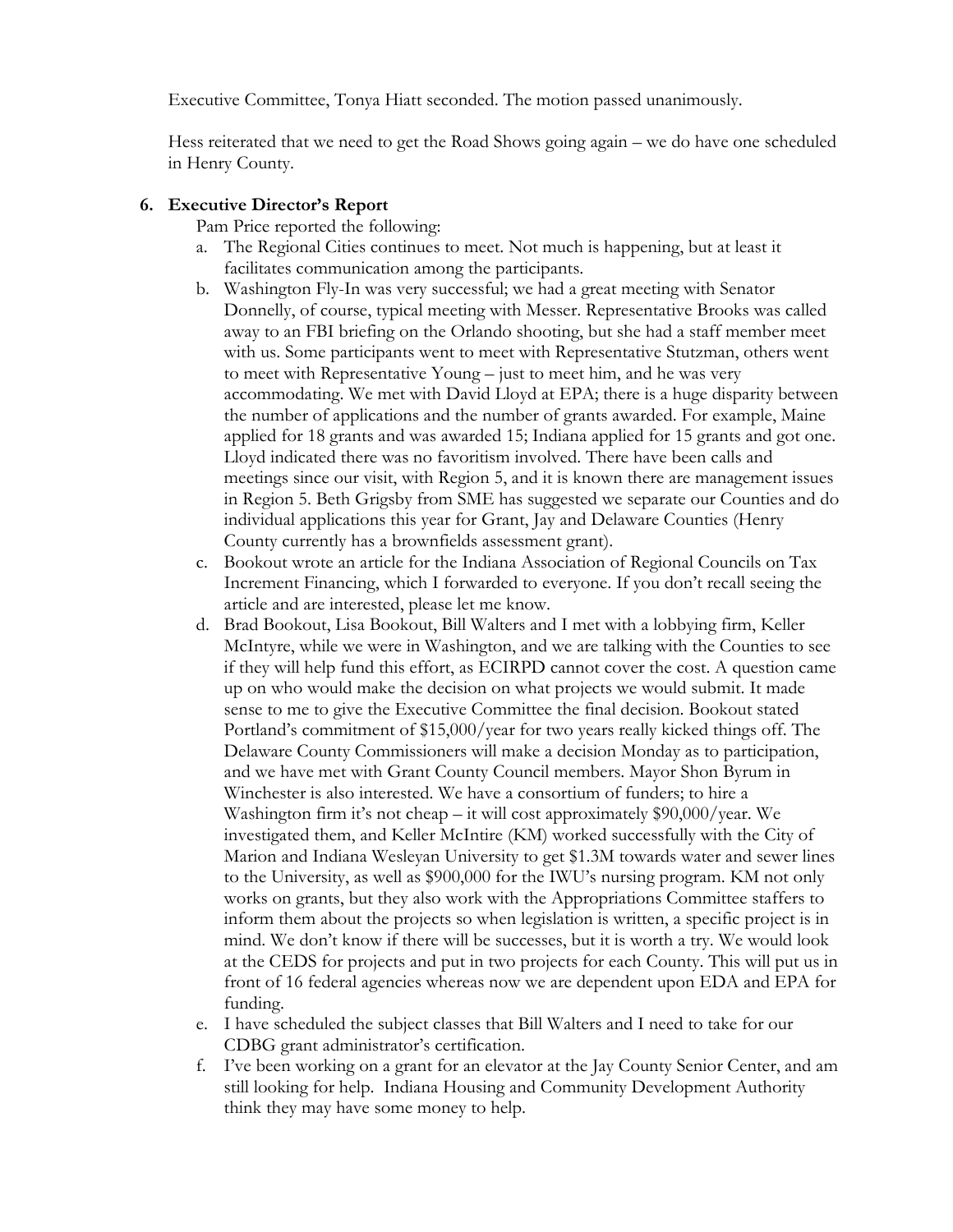- g. I transferred the property in Albany to Arnold's Lawn Care we mentioned this at the last meeting. We now have several property transfers pending in Daleville (Real America / Salem Place Apartments) and one in Selma (on Muncie Street), and another in Gaston (200 Sycamore).
- h. I attended the Grant County LEO Dinner, Portland City Council and the Knightstown Town Board meetings. Kevin Knott indicated they were very pleased that Brad and I attended their meeting. LaMar asked if the Road Shows were intended for only elected officials, or they open to the public. Bookout said it has historically been only elected officials, if we opened it up to the public, we wouldn't have enough time.
- i. Overtime regulations Price sent information out to everyone, but particularly for cities. towns and counties it could have an impact on overtime for truck drivers that are plowing during the winter, but less time in the summer. Even Price is subject to the overtime rule, but committed to never work any overtime. Something that everyone needs to be aware of, there are many possibilities of what could happen between now and December. Shelley Jackson from PSRB in Indianapolis would be happy to help if anyone has any questions.

### **7. Recommendations from the Executive Committee**

### **a. By-Laws Revision**

Information was sent to everyone, the only changes were to remove Blackford County from the by-laws as Price didn't want to have to deal with them on the CEDS plan. The Executive Committee recommended approval. Jerry Walden moved to accept the proposed changes, Frazee seconded. Bookout pointed out that since Blackford County is not represented by this organization and will not be included in the CEDS plan, they are not eligible for any federal funding. LaMar pointed out that on page four it indicates an appointment by the Mayor of Knightstown – which has no Mayor. It should read appointed by the Town Council. Walden revised his motion to approve the revision reflecting the change, Frazee's second stood. The vote was unanimous.

## **b. Employee Handbook update**

Price said she discovered recently that since we changed our name to ECI Regional Planning District, we have not changed the name on our employee manual from Energize-ECI Regional Planning District. I removed all the "Energize-" and Frazee pointed out a grammatical error on page 5, under "Payday" changing "for" to "of the." Geesaman moved for approval, Walters seconded. The motion was adopted unanimously.

### **8. Grants Report**

## **a. EDA Planning Grant**

Bookout reported the grant has been awarded. Price reported she had received a call from our EDA Representative, Darrin Fleenor earlier today, and he expected the paperwork to be complete within 2-3 weeks. We were awarded \$55,000 to update our CEDS plan.

### **b. EDA Infrastructure Grant**

Bookout reported on the EDA Infrastructure grant for a trans loading facility for the rail spur to Park One in Delaware county. They had a willing landowner, but that has changed, so the Commissioners have asked to withdraw the application, as they may need to use eminent domain, which will exclude the project from EDA funding.